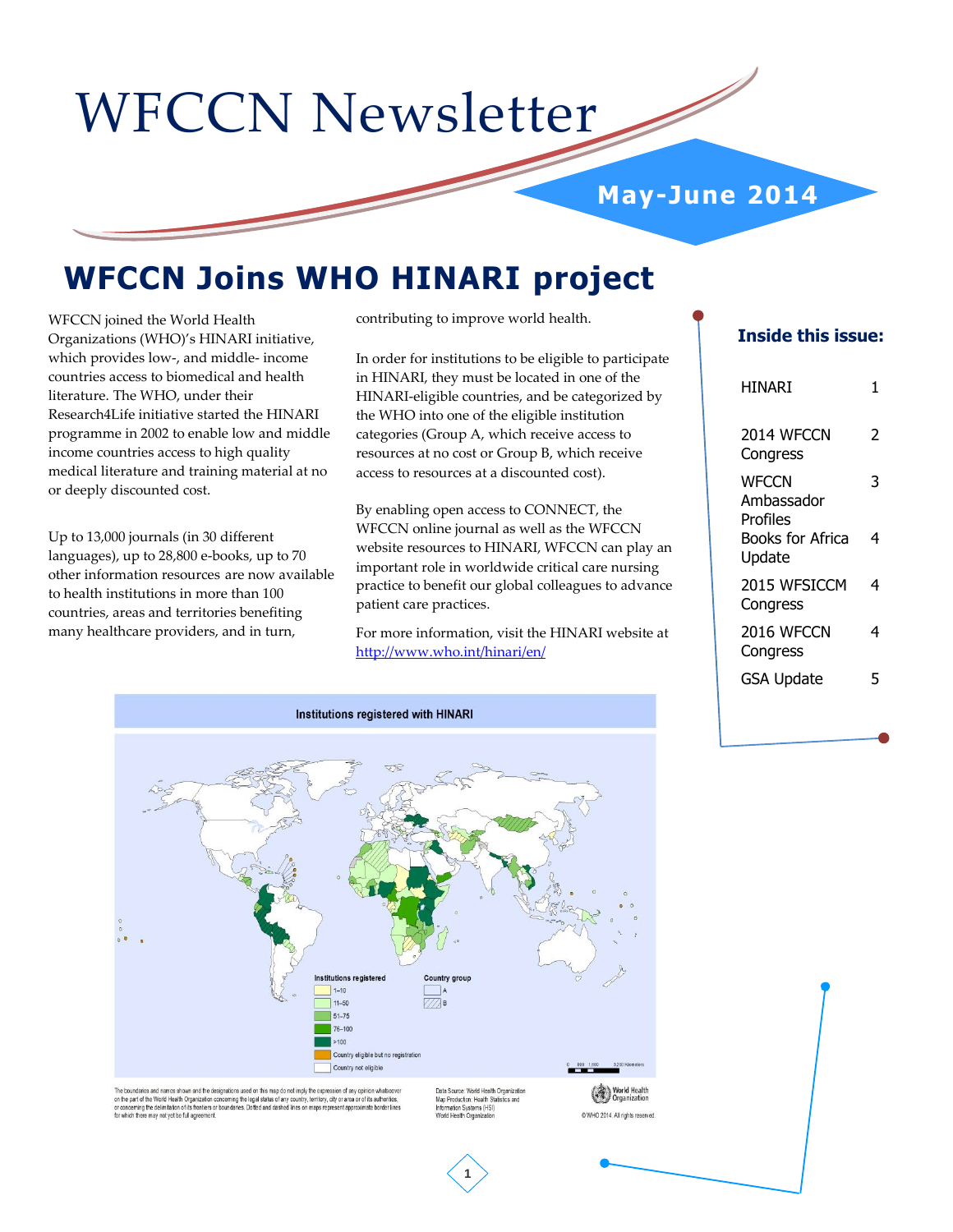

# **Planning for 2014 WFCCN Fall Congress**

The Turkish Association of Intensive Care Nurses will host the 10<sup>th</sup> WFCCN Congress November 13-16 2014 in Antalya Turkey. The meeting will be held in conjunction with the 11th Congress of the Turkish Society of Medical and Surgical Intensive Care Medicine, the 3rd Euro-Asian Critical Care Meeting and 6th National Critical Care Nursing Congress.

Details are outlined on the Congress website:

[http://www.criticalcare2014.c](http://www.criticalcare2014.com/eng/) [om/eng/](http://www.criticalcare2014.com/eng/)

Accepted abstracts will be published in a supplement of "Turkish Society of Medical and Surgical Intensive Care Medicine Iournal."

#### **CONGRESS VENUE:**

The Congress will be held at Limak Atlantis Hotel.



WFCCN extends a sincere thank you to Dr. Gülçin Bozkurt and the Congress Planning Team for their ongoing efforts.

# *"The WFCCN 10th Congress will provide opportunities for networking, dialogue, and sharing of best critical care practices worldwide"*

Mark your calendars and plan to attend. Prepare your abstracts to join in the discussions and presentations of the Congress to highlight your country member organization's work; unique workplace initiatives and examples of how critical care practices have been changed to integrate evidence based practices, research, and quality improvement strategies.

One of the tremendous benefits of attending a WFCCN Congress is the ability to network with fellow colleagues from around the world.

WFCCN will also be holding a business meeting where discussion will occur on several key global initiatives. Plan to attend to participate in the decision making to strategize in advancing the work of WFCCN.







**2**

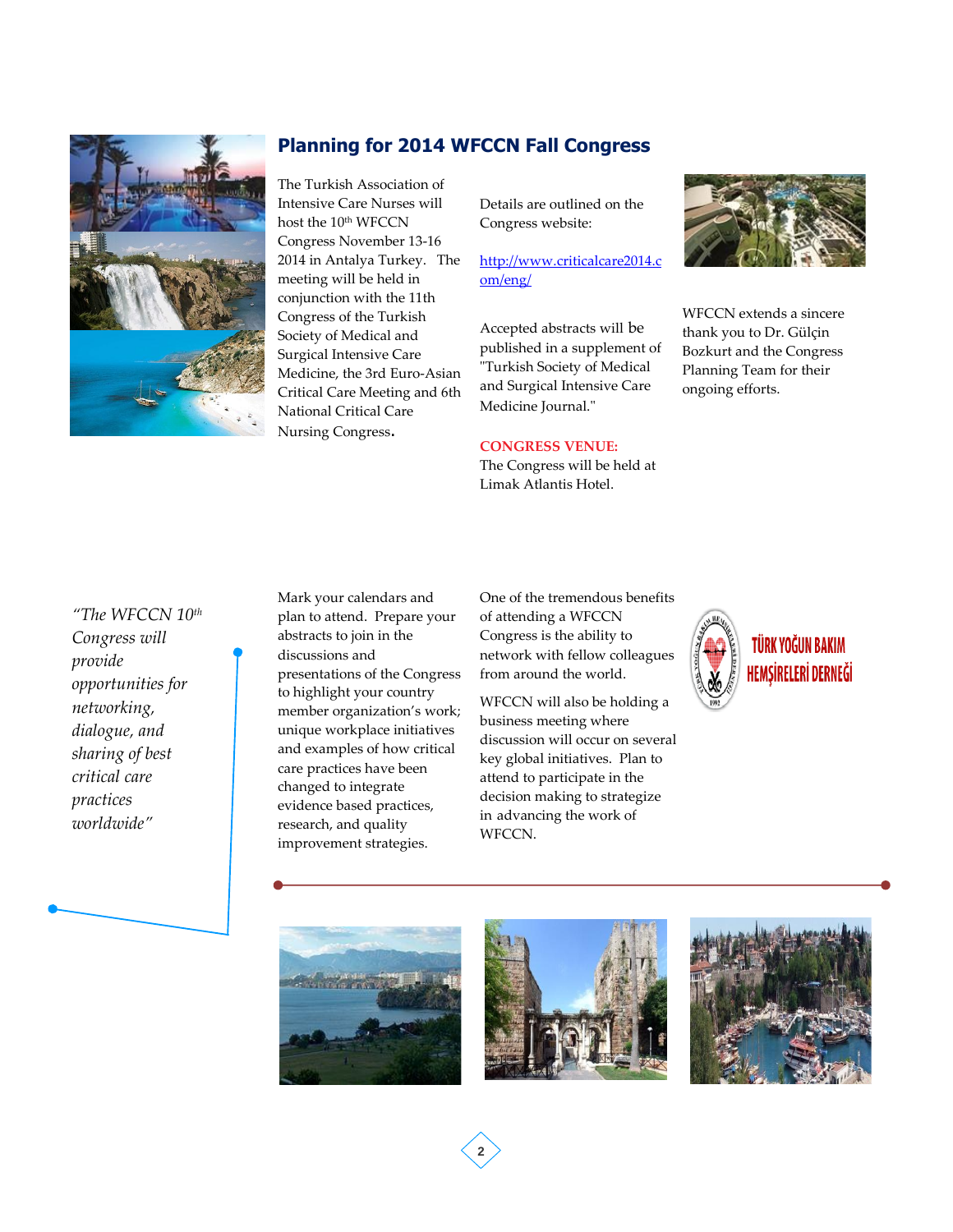## **WFCCN Ambassador Profiles**

#### **Dr Leanne Aitken**

Dr Leanne Aitken is the Chair in Critical Care Nursing at Griffith University and Princess Alexandra Hospital in Brisbane, Australia. She concurrently holds an appointment as Professor of Nursing in the School of Health Sciences at City University, London. These roles incorporate the conduct and implementation of a range of clinical research and practice improvement projects, as well as teaching and research supervision. Mentoring academic and clinical staff through the research process is an

important component of the roles. Leanne's research focuses on recovery after critical illness and injury, decision making practices of critical care nurses and a range of clinical practice issues including sedation management within critical care.

Leanne Aitken is a Fellow of both the American Academy of Nursing and the Australian College of Nursing as well as a Life Member of the Australian College of Critical Care Nurses (ACCCN). She is a co-editor of ACCCN's Critical Care Nursing, a text that is published by Elsevier. She is also a Fulbright Alumnus after receiving a Fulbright Senior Scholarship to undertake research

examining recovery after trauma with Dr Therese Richmond at the University of Pennsylvania, Philadelphia. Dr Aitken is the representative of the World Federation of Critical Care Nurses on the Global Sepsis Alliance, has led the development of guidelines for nursing care of sepsis patients and has been involved in the revision of the Surviving Sepsis Campaign Guidelines.



#### **Esther WONG Yee-Hing**

Dr. Esther WONG has worked in ICUs, Renal Units and Cardiac Units as well as Emergency Rooms of public and private hospitals in Hong Kong; she had been General Manager (Nursing) of two Public Hospitals for 10 years. She also has the experience of teaching Bachelor and Master's programs in Universities of Hong Kong and Macau. She is an Adjunct Associate Professor, The Hong Kong Polytechnic University.

She has served as Adjunct Professor, Girne American University; Chair, Promotion & Public Relations Committee, The Provisional Hong Kong Academy of Nursing; President, Hong Kong College of Critical Care Nursing; Vice chairman, CNE Committee, Chinese Nurses' Association; Vice President, Hong Kong College of Medical Nursing; Vice President, Hong Kong College of Surgical Nursing and Council member, College of Nursing, Hong Kong.

She holds qualifications including RN; MSc (Health Services); PhD (Educational Management.); FHKAN (Founding); FHKAN(Critical Care Nursing) & FHKAN(Nursing and Health Care Management).



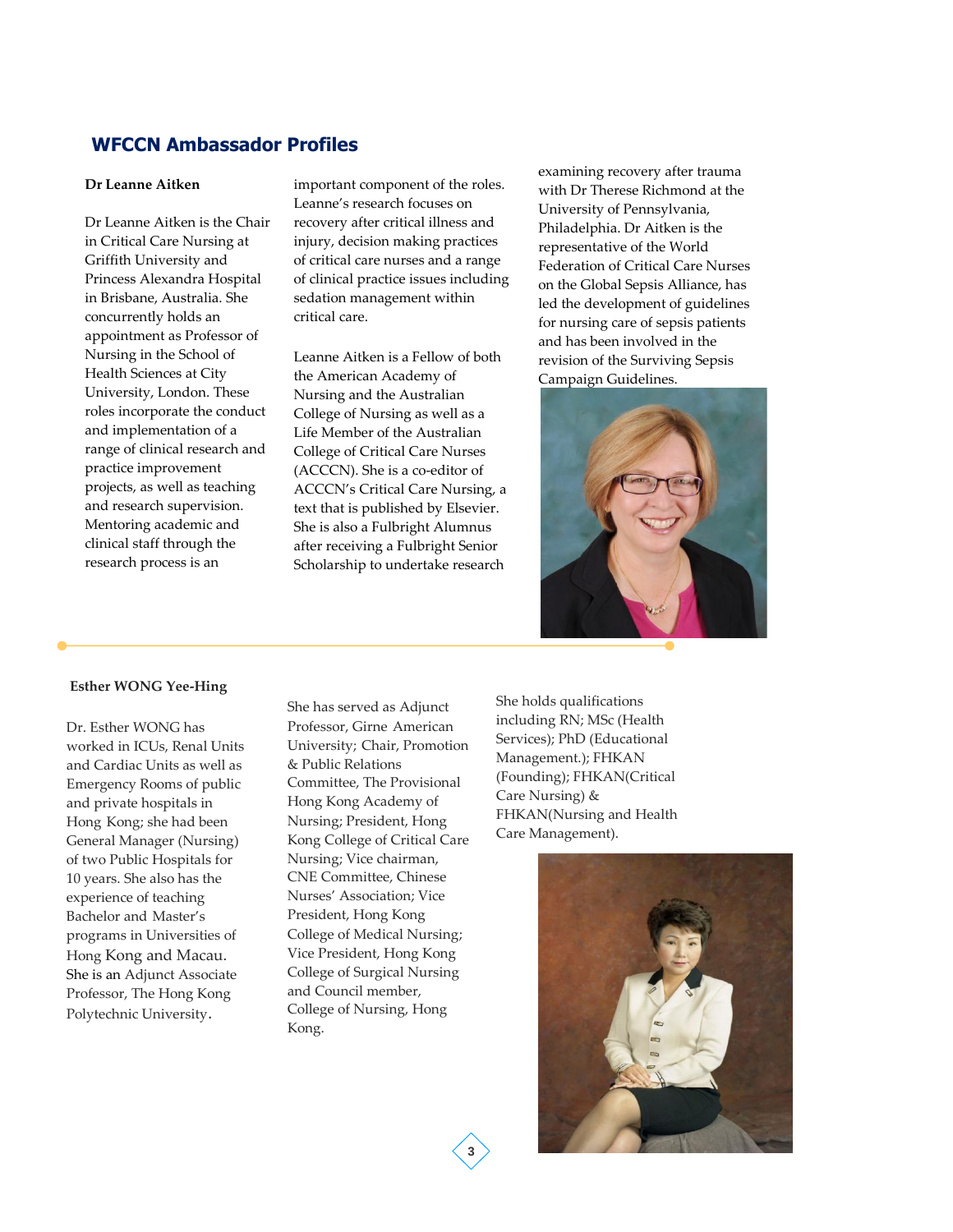# **WFCCN Books for Africa Project Expands**



The WFCCN spearheaded the Books for Africa project at the WFSICCM Durban Congress in August 2013. Participants brought books to be donated to Siyavuna Primary School in South Africa and fundraising was conducted on-site at the Congress. A website link was developed on the Books for Africa website -<https://www.booksforafrica.org/donate/to-project.html> - and since that time, several groups have chosen to fundraise to further the WFCCN mission. Erin Arthur who teaches World History at Oak Ridge High School in El Dorado Hills, California, USA emailed to indicate his class would be participating in the fundraising efforts. Aaryan M. Central Middle International School Student Council President also emailed to indicate support from the Student Council at the school, located in Kokomo, Indiana, USA. Jennifer Venth of Yardley Pennsylvania, USA emailed to indicate interest from her daughter's 10<sup>th</sup> grade class. We encourage country members to continue to support the WFCCN project by visiting the website <https://www.booksforafrica.org/donate/to-project.html>

# **Save the Date: 2015 WFSICCM Congress**

The 2015 Critical Care World Congress, entitled "One Step Further: The Pursuit of Excellence in Critical Care" will be held August 29-September 2, 2015 in Seoul, Korea. WFCCN will be assisting with development of the nursing program as well as interdisciplinary sessions. Mark your calendars and plan to attend!



**www.wfsiccm2015.com** 

One Step Further: The Pursuit of Excellence in Critical Care

**4**



### **Save the Date: 2016 WFCCN Congress in Brisbane Australia**



Planning is underway for the WFCCN 2016 World Congress, which will be hosted by the Australian College of Critical Care Nurses on 20-23 April, 2016 in Brisbane Australia. The conference theme will be strongly focused on clinical practice. Another strong theme will be cultural care, and a WFCCN Brisbane Declaration is planned to focus on cultural care. The conference will have a variety of international symposia as well as international clinical case studies, and

a mixture of lecture presentations and workshops.

Social events, as well as excursions will be available. Paul Fulbrook, the National Vice President, Australian College of Critical Care Nurses and Marion Mitchell, the WFCCN Country Member representative for Australia, will co-chair the scientific committee. We thank them in advance for their coordination and planning!